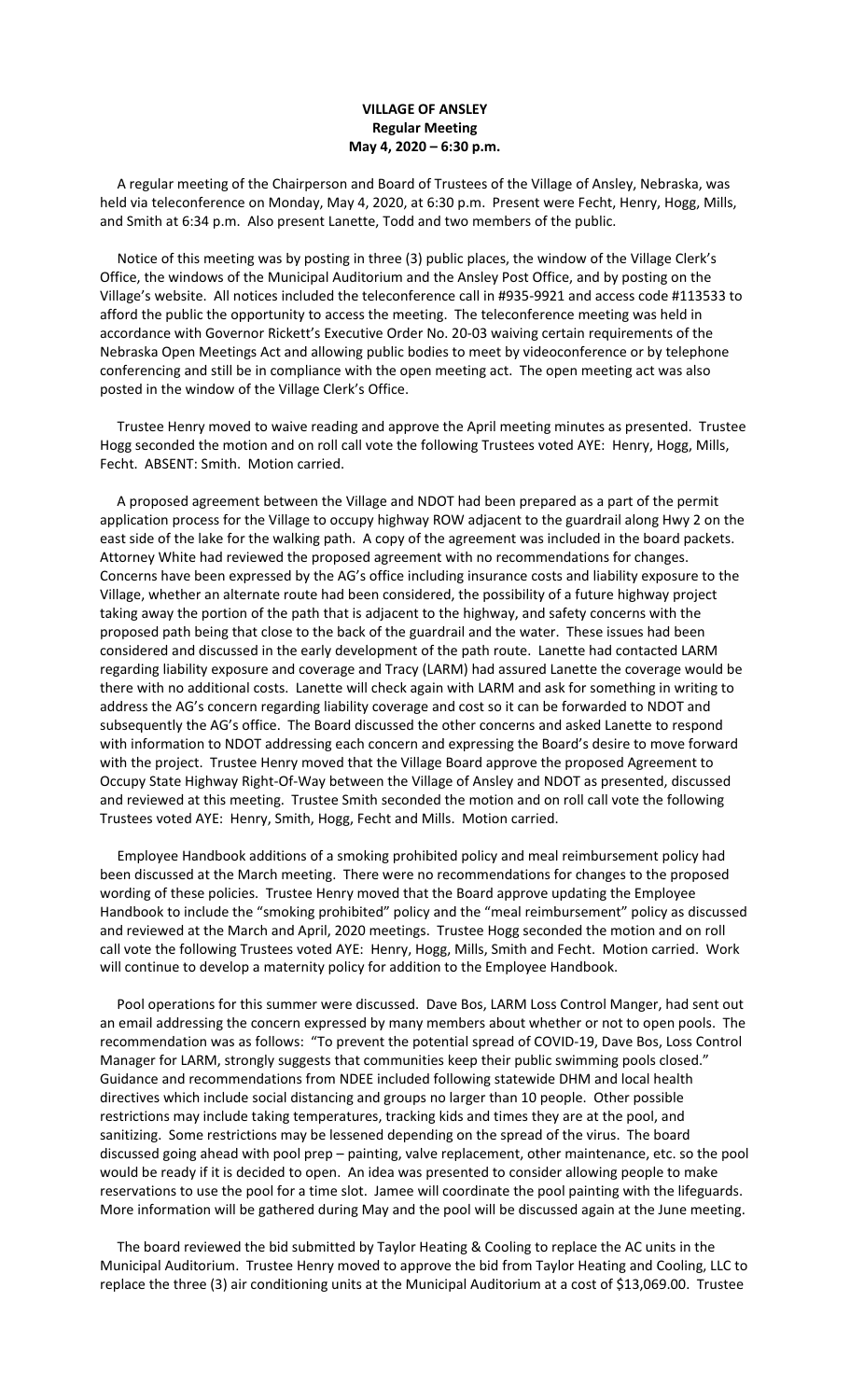Smith seconded the motion and on roll call vote the following Trustees voted AYE: Henry, Smith, Mills, Hogg and Fecht. Motion carried.

 Two applications were received by the deadline for the part-time seasonal position as advertised by the Village. Board members received copies of the applications in their packets. Chairperson Fecht checked a reference provided by one individual but references were not provided by the other applicant. Trustee Henry moved to hire Trevor Scott for the part-time seasonal position as advertised by the Village at \$10.00 per hour effective immediately as his availability allows. Trustee Hogg seconded the motion and on roll call vote the following Trustees voted AYE: Henry, Hogg, Smith, Fecht and Mills. Motion carried.

 NE Accountability and Disclosure Commission guidelines do not allow for public funds to be expended for flowers and memorials for deceased elected officials, employees or families. Trustee Mills moved that the Board rescind Resolution #06-2017 passed and approved November 6, 2017, which had established a policy for memorials. Trustee Smith seconded the motion and on roll call vote the following Trustees voted AYE: Mills, Smith, Hogg, Henry and Fecht. Motion carried and resolution rescinded.

 Trustee Hogg moved to approve a survey to establish the new ROW boundary markers on the south side of Main Street between Belmont Street and Adrian Street following the vacation of fifteen feet (15') of ROW in that block. Trustee Henry seconded the motion and on roll call vote the following Trustees voted AYE: Hogg, Henry, Mills, Fecht and Smith. Motion carried.

 Brian Langenberg of Miller & Associates had prepared estimates of the number of tons of asphalt needed for the street overlay project. We will need to get bids from two contractors and it will need to be advertised for at least seven (7) days before the bid opening. Brian offered to review the bids after they are received. The board authorized going ahead with advertising for a bid opening at the June meeting.

 Department Head Reports – Bill had submitted a written report including water manganese testing results, the GIS mapping project, a water main extension proposal and sewer and electric work.

 Todd reported on the asphalt project, the lake fish count completed by Game and Parks and plans to apply chemicals to the lake for duckweed control, and requested adding the skid steer to the June agenda.

 Lanette reported the following: (1) update on coronavirus information and funding; (2) the grant application for the walking path was submitted and board members should have received a copy; (3) Lanette will join other clerks on the NE Clerks' Association Education Committee to lead a Zoom Jump Start session on May 14<sup>th</sup> for new Nebraska clerks to replace the session originally planned for clerks' school; (4) the grant application for the sand volleyball court was also submitted requesting funding to cover the cost of the sand; (5) applications for sign permits for the 2 new Ansley signs have been submitted to NDOT; (6) a new computer battery backup unit has been installed; (7) written complaints have been received regarding aggressive dogs and in the absence of a law enforcement officer Attorney White will have to handle filing complaints in court on behalf of the Village and he stressed all complaints must be in writing; (8)Trotter Fertilizer is no longer accepting concrete rubble at their property; (9) kW compensation from MEAN will increase to \$1.75/kW for this year and increase again to \$2.00/kW in 2021 where it will cap.

 Doug Stunkel had talked to Chairperson Fecht regarding the compost site and inquired if our annual lease fee was paid in advance or in arrears. The Village pays in advance so in September we paid for the year from 9-1-2019 to 8-31-2020. Trent has not talked to Doug with this information but thinks the compost site will no longer be available to Village residents after the 8-31-2020 date. Trent will follow up and provide information at the June meeting.

 Trustee Mills moved to approve the claims and Trustee Henry seconded the motion. On roll call vote the following Trustees voted AYE: Mills, Henry, Hogg, Smith and Fecht. Motion carried.

| <b>GENERAL FUND</b>           |          |                             |        |  |  |
|-------------------------------|----------|-----------------------------|--------|--|--|
| American Elec-sup             | 282.23   | Ansley Lmbr&Supply-sup      | 626.16 |  |  |
| <b>Barco Mun Products-sup</b> | 1,661.11 | BlueTarp-sup                | 39.48  |  |  |
| Capital Bus Systems-copier    | 117.26   | Custer Co Chief-ad/pub      | 114.26 |  |  |
| <b>Custer Federal-inv</b>     | 8,920.00 | Lanette Doane-ins/cell      | 274.11 |  |  |
| Dutton-Lainson-sup            | 204.92   | Eakes-sup                   | 496.48 |  |  |
| Freedom Claims-ins            | 196.47   | Lex Solid Waste-fees        | 671.40 |  |  |
| Loup City Auto-pts            | 16.99    | <b>Municipal Supply-sup</b> | 804.21 |  |  |
| NAQS-eng                      | 1,000.00 | NCTC-ph                     | 581.13 |  |  |
|                               |          |                             |        |  |  |